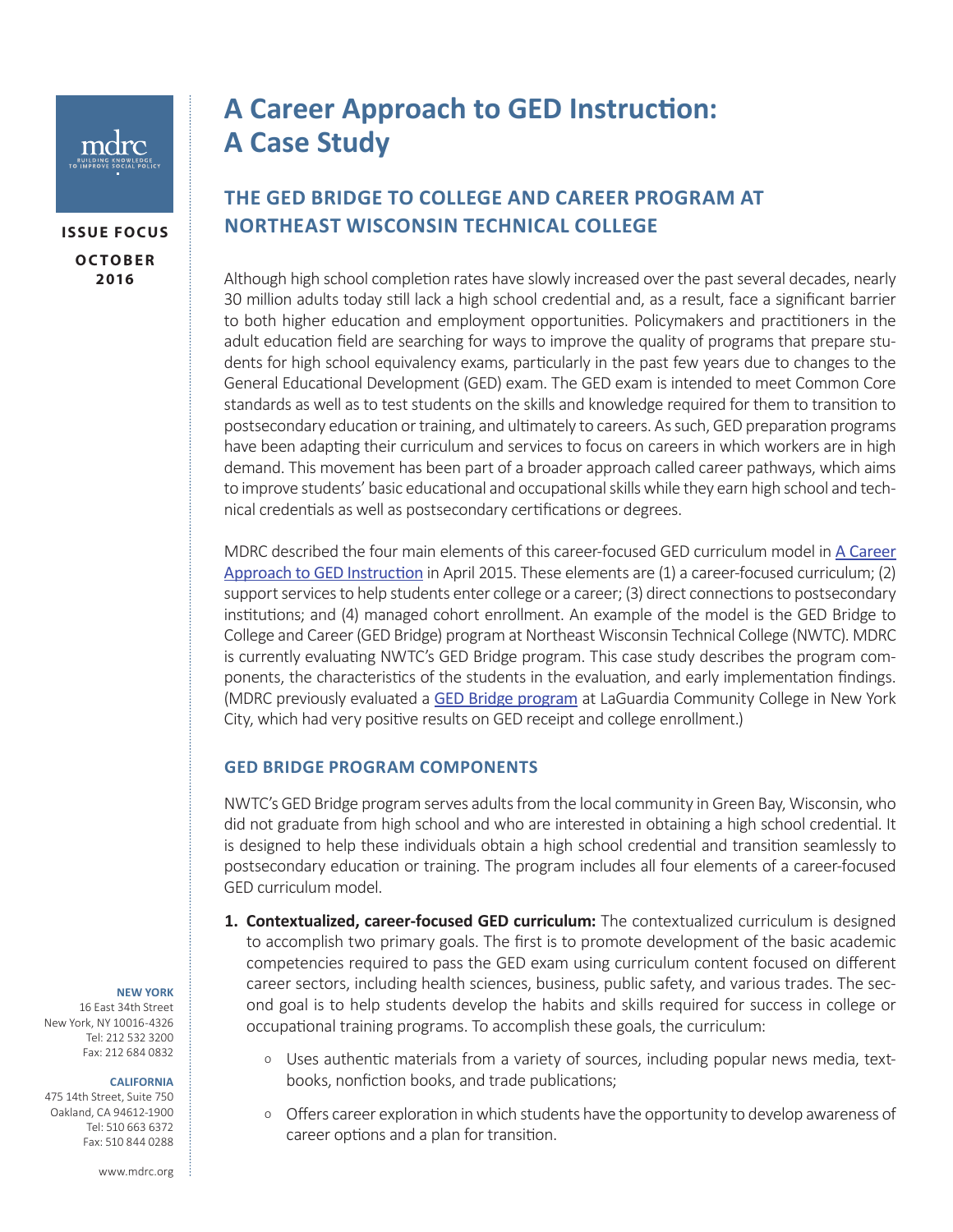- **2. College and career transition services:** GED Bridge students meet regularly with a transition specialist, who works with them to plan for postsecondary education or training. The specialist leads regular college-readiness sessions on topics such as financial aid, time management, and college registration. Students also have access to individualized services that include assistance with developing a plan for meeting the student's educational and career goals. In addition, the specialist monitors students' progress and addresses barriers to their persistence in the GED Bridge program.
- **3. Direct connection to a postsecondary institution:** Students attend classes and receive services at NWTC's main college campus in Green Bay, Wisconsin. The program incorporates elements of the college experience by administering classes in a semester format, developing assignments similar to those that are typical of college courses, and using syllabi. Students have access to faculty members and college advisors, which present opportunities for them to build relationships that can help foster and maintain their motivation to pursue postsecondary education and training. They also have access to extracurricular activities and free support services that are available to other students, such as student life, campus events, the athletic facility, Campus Care (the campus health clinic), Shared Harvest Pantry, Career Closet, counseling services, financial coaching, and student emergency funds. In addition, GED Bridge students receive a college admissions fee waiver.
- **4. Managed cohort enrollment:** Every semester, the GED Bridge program covers two seven-week units, each of which focuses on a specific career sector. New students begin the program at the start of either one of the units. In between units, the transition specialist leads a weeklong session called "Transitions Week" that introduces students to the different programs offered at the college, financial aid, and other services that support transition to postsecondary education or training.

## **THE MDRC EVALUATION**

The evaluation at NWTC began in January 2015. Using a random assignment research design, it compares the GED Bridge program with NWTC's GED Prep program. The average study participant is 27 years of age, is currently working, and earns less than \$25,000 a year. In addition, almost half of the participants (45 percent) have a reading level at or below the ninth grade, based on the Test of Adult Basic Education (TABE).

GED Prep is a traditional preparation program that uses standardized materials, such as GED workbooks, without any career-focused content. It provides no additional counseling services beyond those available to the general NWTC student population. Similar to the Bridge program, GED Prep courses are taught on the NWTC campus; however, the course format and materials are not intentionally designed to support transition to postsecondary education or training. GED Prep also offers open enrollment, meaning that students can start or stop classes at any time throughout the year.

### **EARLY IMPLEMENTATION FINDINGS**

NWTC has been in the process of developing the curriculum and refining the model since the program and evaluation began in January 2015. Consequently, it is only recently that the program has been operating in a steady state. Findings from the research team's first site visit, conducted in April 2016, indicate distinct differences between the GED Bridge and Prep programs. The GED Bridge classes were less focused on traditional test preparation activities, and instructors used more instructional modalities and changed activities more frequently than in GED Prep.